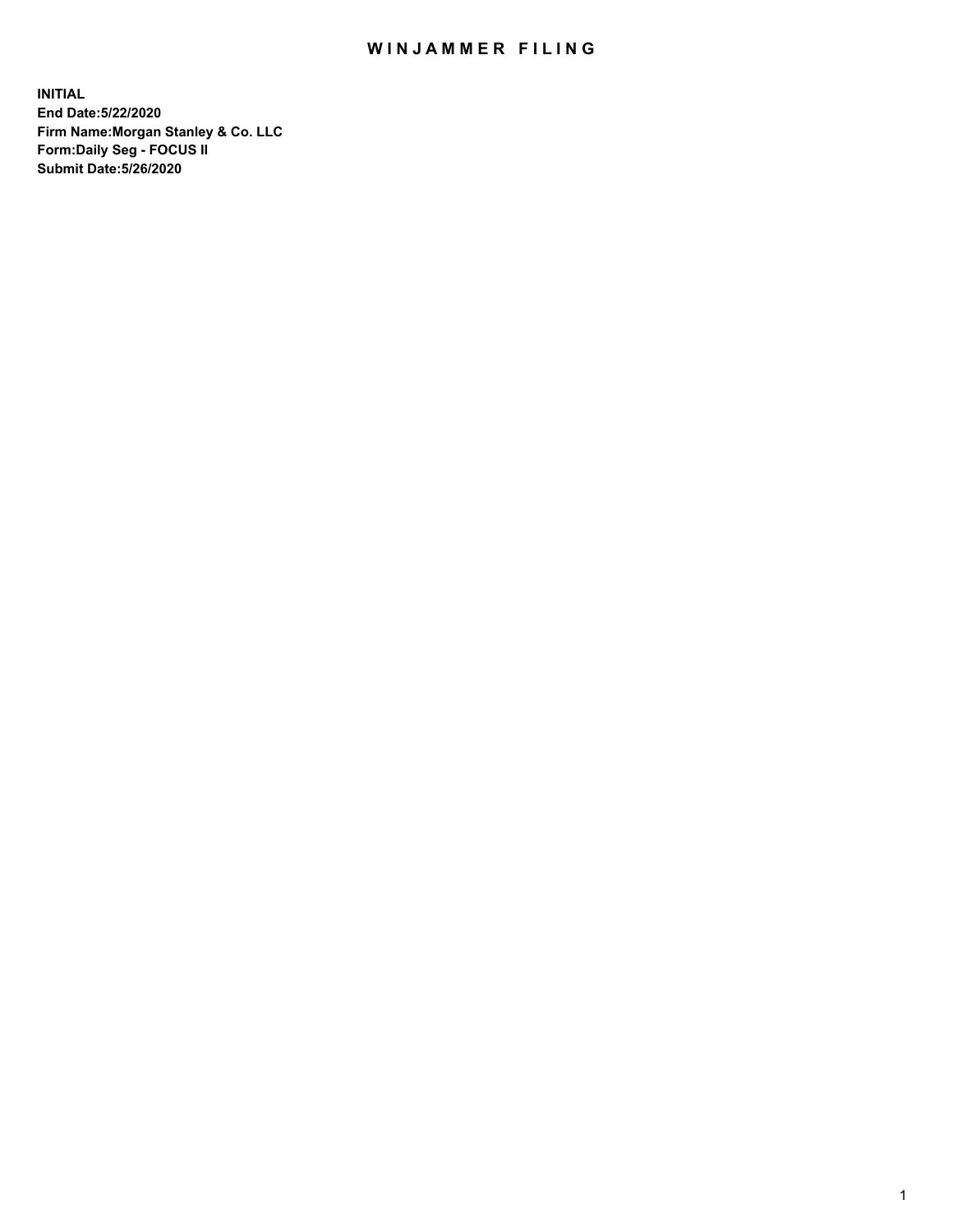**INITIAL End Date:5/22/2020 Firm Name:Morgan Stanley & Co. LLC Form:Daily Seg - FOCUS II Submit Date:5/26/2020 Daily Segregation - Cover Page**

| Name of Company                                                                                                                                                                                                                                                                                                                | Morgan Stanley & Co. LLC                               |
|--------------------------------------------------------------------------------------------------------------------------------------------------------------------------------------------------------------------------------------------------------------------------------------------------------------------------------|--------------------------------------------------------|
| <b>Contact Name</b>                                                                                                                                                                                                                                                                                                            | <b>Ikram Shah</b>                                      |
| <b>Contact Phone Number</b>                                                                                                                                                                                                                                                                                                    | 212-276-0963                                           |
| <b>Contact Email Address</b>                                                                                                                                                                                                                                                                                                   | Ikram.shah@morganstanley.com                           |
| FCM's Customer Segregated Funds Residual Interest Target (choose one):<br>a. Minimum dollar amount: ; or<br>b. Minimum percentage of customer segregated funds required:% ; or<br>c. Dollar amount range between: and; or<br>d. Percentage range of customer segregated funds required between: % and %.                       | 235,000,000<br><u>0</u><br>00<br>0 <sub>0</sub>        |
| FCM's Customer Secured Amount Funds Residual Interest Target (choose one):<br>a. Minimum dollar amount: ; or<br>b. Minimum percentage of customer secured funds required:% ; or<br>c. Dollar amount range between: and; or<br>d. Percentage range of customer secured funds required between:% and%.                           | 140,000,000<br><u>0</u><br><u>00</u><br>0 <sub>0</sub> |
| FCM's Cleared Swaps Customer Collateral Residual Interest Target (choose one):<br>a. Minimum dollar amount: ; or<br>b. Minimum percentage of cleared swaps customer collateral required:% ; or<br>c. Dollar amount range between: and; or<br>d. Percentage range of cleared swaps customer collateral required between:% and%. | 92,000,000<br><u>0</u><br><u>00</u><br>00              |

Attach supporting documents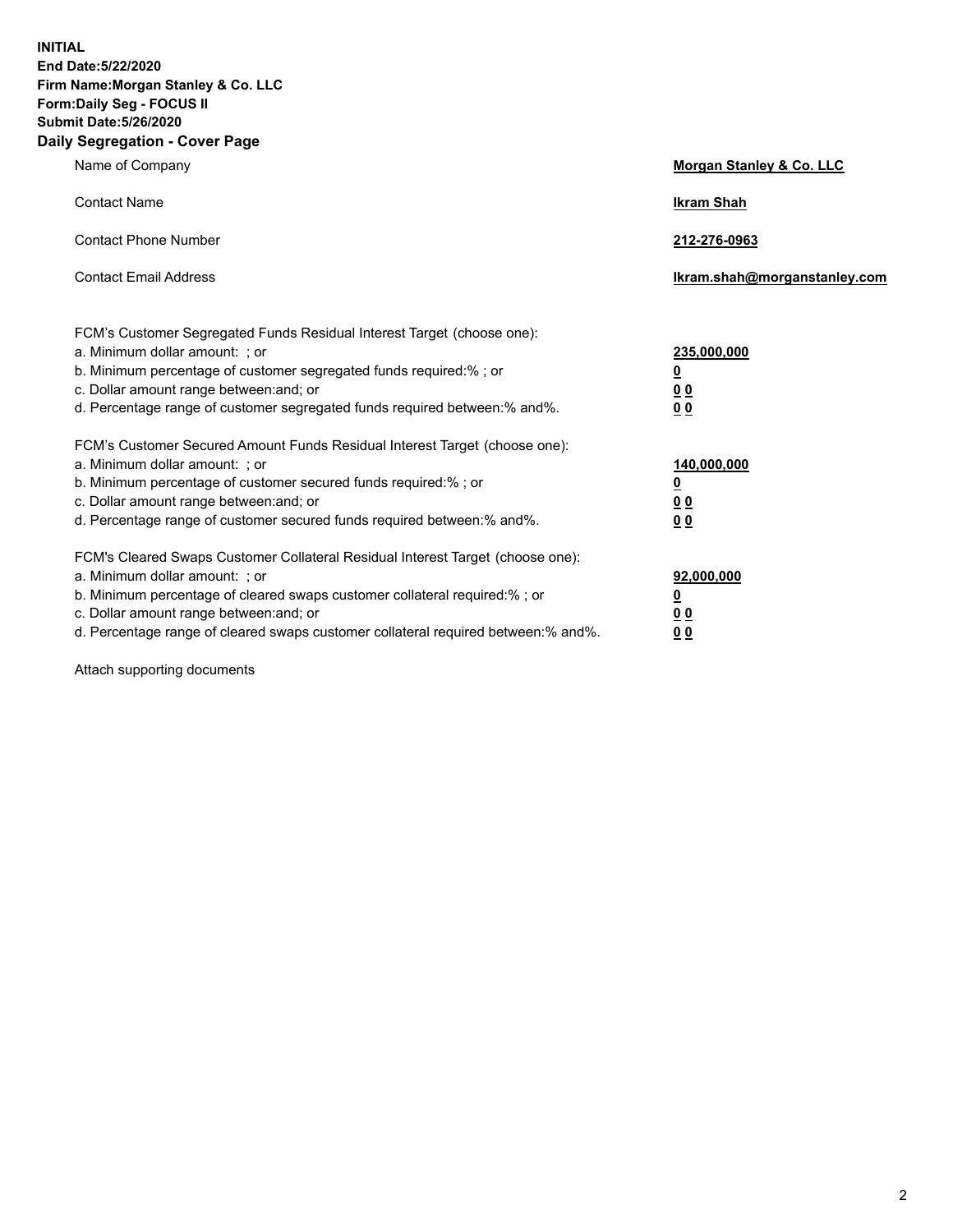| <b>INITIAL</b> | End Date: 5/22/2020<br>Firm Name: Morgan Stanley & Co. LLC<br>Form: Daily Seg - FOCUS II<br><b>Submit Date: 5/26/2020</b><br><b>Daily Segregation - Secured Amounts</b> |                                                      |
|----------------|-------------------------------------------------------------------------------------------------------------------------------------------------------------------------|------------------------------------------------------|
|                | Foreign Futures and Foreign Options Secured Amounts                                                                                                                     |                                                      |
|                | Amount required to be set aside pursuant to law, rule or regulation of a foreign                                                                                        | $0$ [7305]                                           |
|                | government or a rule of a self-regulatory organization authorized thereunder                                                                                            |                                                      |
| 1.             | Net ledger balance - Foreign Futures and Foreign Option Trading - All Customers<br>A. Cash                                                                              | 4,069,859,373 [7315]                                 |
|                | B. Securities (at market)                                                                                                                                               | 2,922,930,181 [7317]                                 |
| 2.             | Net unrealized profit (loss) in open futures contracts traded on a foreign board of trade                                                                               | 531,598,105 [7325]                                   |
| 3.             | Exchange traded options                                                                                                                                                 |                                                      |
|                | a. Market value of open option contracts purchased on a foreign board of trade                                                                                          | <b>5,183,003</b> [7335]                              |
|                | b. Market value of open contracts granted (sold) on a foreign board of trade                                                                                            | -12,754,312 [7337]                                   |
| 4.<br>5.       | Net equity (deficit) (add lines 1.2. and 3.)<br>Account liquidating to a deficit and account with a debit balances - gross amount                                       | 7,516,816,350 [7345]<br>105,021,628 [7351]           |
|                | Less: amount offset by customer owned securities                                                                                                                        | -70,131,080 [7352] 34,890,548                        |
|                |                                                                                                                                                                         | [7354]                                               |
| 6.             | Amount required to be set aside as the secured amount - Net Liquidating Equity<br>Method (add lines 4 and 5)                                                            | 7,551,706,898 [7355]                                 |
| 7.             | Greater of amount required to be set aside pursuant to foreign jurisdiction (above) or line                                                                             | 7,551,706,898 [7360]                                 |
|                | 6.                                                                                                                                                                      |                                                      |
|                | FUNDS DEPOSITED IN SEPARATE REGULATION 30.7 ACCOUNTS                                                                                                                    |                                                      |
| 1.             | Cash in banks                                                                                                                                                           |                                                      |
|                | A. Banks located in the United States<br>B. Other banks qualified under Regulation 30.7                                                                                 | 465,457,357 [7500]<br>340,243,609 [7520] 805,700,966 |
|                |                                                                                                                                                                         | [7530]                                               |
| 2.             | Securities                                                                                                                                                              |                                                      |
|                | A. In safekeeping with banks located in the United States                                                                                                               | 860,074,530 [7540]                                   |
|                | B. In safekeeping with other banks qualified under Regulation 30.7                                                                                                      | 0 [7560] 860,074,530 [7570]                          |
| 3.             | Equities with registered futures commission merchants                                                                                                                   |                                                      |
|                | A. Cash<br><b>B.</b> Securities                                                                                                                                         | 12,079,963 [7580]<br>$0$ [7590]                      |
|                | C. Unrealized gain (loss) on open futures contracts                                                                                                                     | 2,771,001 [7600]                                     |
|                | D. Value of long option contracts                                                                                                                                       | $0$ [7610]                                           |
|                | E. Value of short option contracts                                                                                                                                      | 0 [7615] 14,850,964 [7620]                           |
| 4.             | Amounts held by clearing organizations of foreign boards of trade                                                                                                       |                                                      |
|                | A. Cash                                                                                                                                                                 | $0$ [7640]                                           |
|                | <b>B.</b> Securities                                                                                                                                                    | $0$ [7650]                                           |
|                | C. Amount due to (from) clearing organization - daily variation<br>D. Value of long option contracts                                                                    | $0$ [7660]<br>$0$ [7670]                             |
|                | E. Value of short option contracts                                                                                                                                      | 0 [7675] 0 [7680]                                    |
| 5.             | Amounts held by members of foreign boards of trade                                                                                                                      |                                                      |
|                | A. Cash                                                                                                                                                                 | 3,577,387,378 [7700]                                 |
|                | <b>B.</b> Securities                                                                                                                                                    | 2,062,855,651 [7710]                                 |
|                | C. Unrealized gain (loss) on open futures contracts                                                                                                                     | 528,827,104 [7720]                                   |
|                | D. Value of long option contracts<br>E. Value of short option contracts                                                                                                 | 5,183,003 [7730]                                     |
|                |                                                                                                                                                                         | -12,754,312 [7735] 6,161,498,824<br>$[7740]$         |
| 6.             | Amounts with other depositories designated by a foreign board of trade                                                                                                  | $0$ [7760]                                           |
| 7.             | Segregated funds on hand                                                                                                                                                | $0$ [7765]                                           |
| 8.             | Total funds in separate section 30.7 accounts                                                                                                                           | 7,842,125,284 [7770]                                 |
| 9.             | Excess (deficiency) Set Aside for Secured Amount (subtract line 7 Secured Statement<br>Page 1 from Line 8)                                                              | 290,418,386 [7380]                                   |
| 10.            | Management Target Amount for Excess funds in separate section 30.7 accounts                                                                                             | 140,000,000 [7780]                                   |

11. Excess (deficiency) funds in separate 30.7 accounts over (under) Management Target **150,418,386** [7785]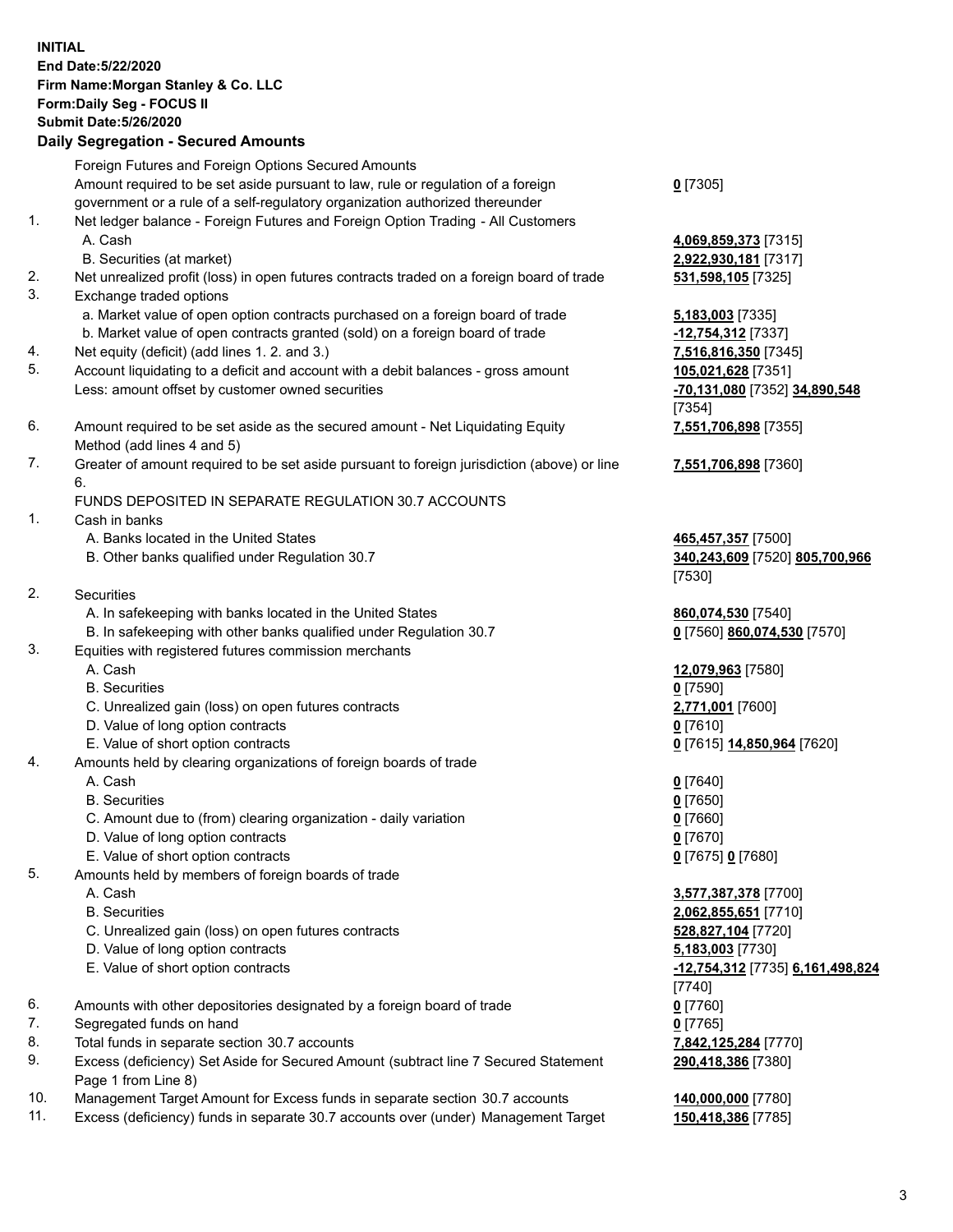**INITIAL End Date:5/22/2020 Firm Name:Morgan Stanley & Co. LLC Form:Daily Seg - FOCUS II Submit Date:5/26/2020 Daily Segregation - Segregation Statement** SEGREGATION REQUIREMENTS(Section 4d(2) of the CEAct) 1. Net ledger balance A. Cash **12,980,285,104** [7010] B. Securities (at market) **8,692,269,161** [7020] 2. Net unrealized profit (loss) in open futures contracts traded on a contract market **4,265,998,208** [7030] 3. Exchange traded options A. Add market value of open option contracts purchased on a contract market **565,139,263** [7032] B. Deduct market value of open option contracts granted (sold) on a contract market **-483,333,562** [7033] 4. Net equity (deficit) (add lines 1, 2 and 3) **26,020,358,174** [7040] 5. Accounts liquidating to a deficit and accounts with debit balances - gross amount **245,116,109** [7045] Less: amount offset by customer securities **-243,435,595** [7047] **1,680,514** [7050] 6. Amount required to be segregated (add lines 4 and 5) **26,022,038,688** [7060] FUNDS IN SEGREGATED ACCOUNTS 7. Deposited in segregated funds bank accounts A. Cash **3,838,961,068** [7070] B. Securities representing investments of customers' funds (at market) **0** [7080] C. Securities held for particular customers or option customers in lieu of cash (at market) **1,650,188,131** [7090] 8. Margins on deposit with derivatives clearing organizations of contract markets A. Cash **14,003,901,801** [7100] B. Securities representing investments of customers' funds (at market) **0** [7110] C. Securities held for particular customers or option customers in lieu of cash (at market) **7,042,081,030** [7120] 9. Net settlement from (to) derivatives clearing organizations of contract markets **83,572,659** [7130] 10. Exchange traded options A. Value of open long option contracts **565,139,263** [7132] B. Value of open short option contracts **-483,333,562** [7133] 11. Net equities with other FCMs A. Net liquidating equity **14,609,866** [7140] B. Securities representing investments of customers' funds (at market) **0** [7160] C. Securities held for particular customers or option customers in lieu of cash (at market) **0** [7170] 12. Segregated funds on hand **0** [7150] 13. Total amount in segregation (add lines 7 through 12) **26,715,120,256** [7180] 14. Excess (deficiency) funds in segregation (subtract line 6 from line 13) **693,081,568** [7190] 15. Management Target Amount for Excess funds in segregation **235,000,000** [7194]

16. Excess (deficiency) funds in segregation over (under) Management Target Amount Excess

**458,081,568** [7198]